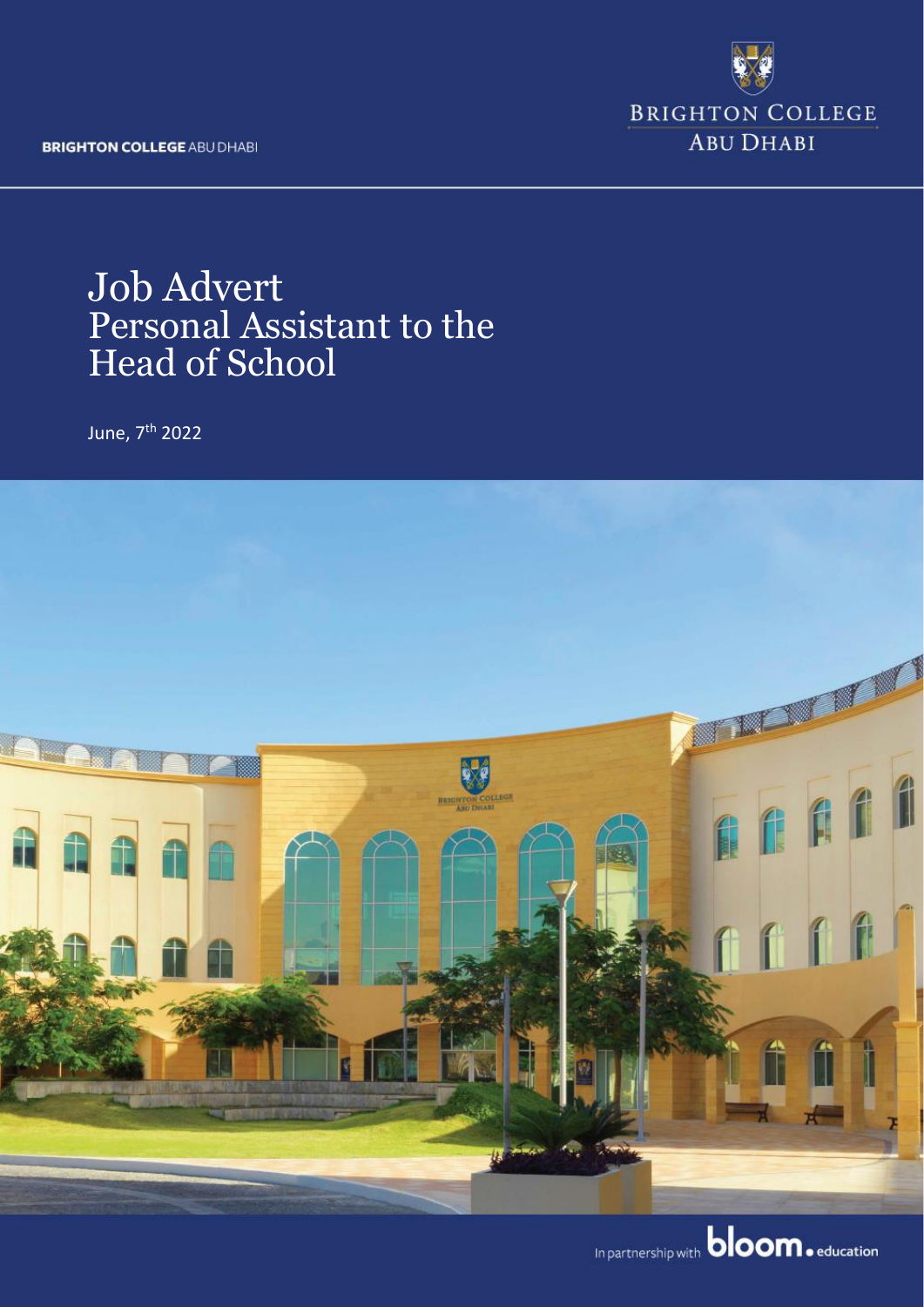

#### **Brighton College Abu Dhabi wishes to recruit a Personal Assistant to the Head of School.**

Brighton College Abu Dhabi, a sister school of Brighton College UK, is a leading Independent-style British International School located in the United Arab Emirates. Founded in 2011 at a prime location on Abu Dhabi Island on a purpose-built, state-of-the-art campus, the College is heavily over-subscribed and was rated outstanding in all six categories at the most recent ADEK inspection (2018). The full report is available on the website.

The school is a member of COBIS and BSME and the Head Mistress is an international member of HMC. The Head of Prep School is a member of IAPS.



Brighton College Abu Dhabi benefits from a strong partnership with Brighton College, the UK's top co-educational independent school, and with Brighton College Al Ain, Brighton College Dubai, Brighton College Bangkok and College Singapore. The Brighton family of schools currently educates more than 5,000 pupils.

A key component of Brighton's internationalism is the importance it places upon ensuring that its sister schools are authentically interpreting its values and ethos. Each school combines academic excellence with a wealth of co-curricular opportunities, all underpinned by a deep commitment to the individual needs and enthusiasms of every child. All pupils in the Brighton family of schools are valued for their own sake and encouraged to develop their talents to the full, in a community where there are no stereotypes and every achievement, however small, is noticed.

Brighton's success is built upon recruiting genuinely inspirational teachers who can enthuse about their subject and will maintain an exciting and vibrant intellectual environment in which children are able to explore their interests, develop their existing talents and acquire new ones.

This is a unique opportunity to join an exceptional and hardworking team with the united goal of ensuring that every child reaches their potential both academically and socially, by pushing boundaries and broadening horizons. Our positioning as one of the leading academic schools in the Middle East, is testament to the dedication and hard work of our Common Room.

We are currently seeking to appoint an experienced administrator, who is able to join us in July. This is a unique opportunity to join an exceptional and hardworking team with the united goal of ensuring that every child reaches their potential both academically and socially, by pushing boundaries and broadening horizons. Our positioning as one of the leading academic schools in the Middle East, are testament to the dedication and hard work of our common room.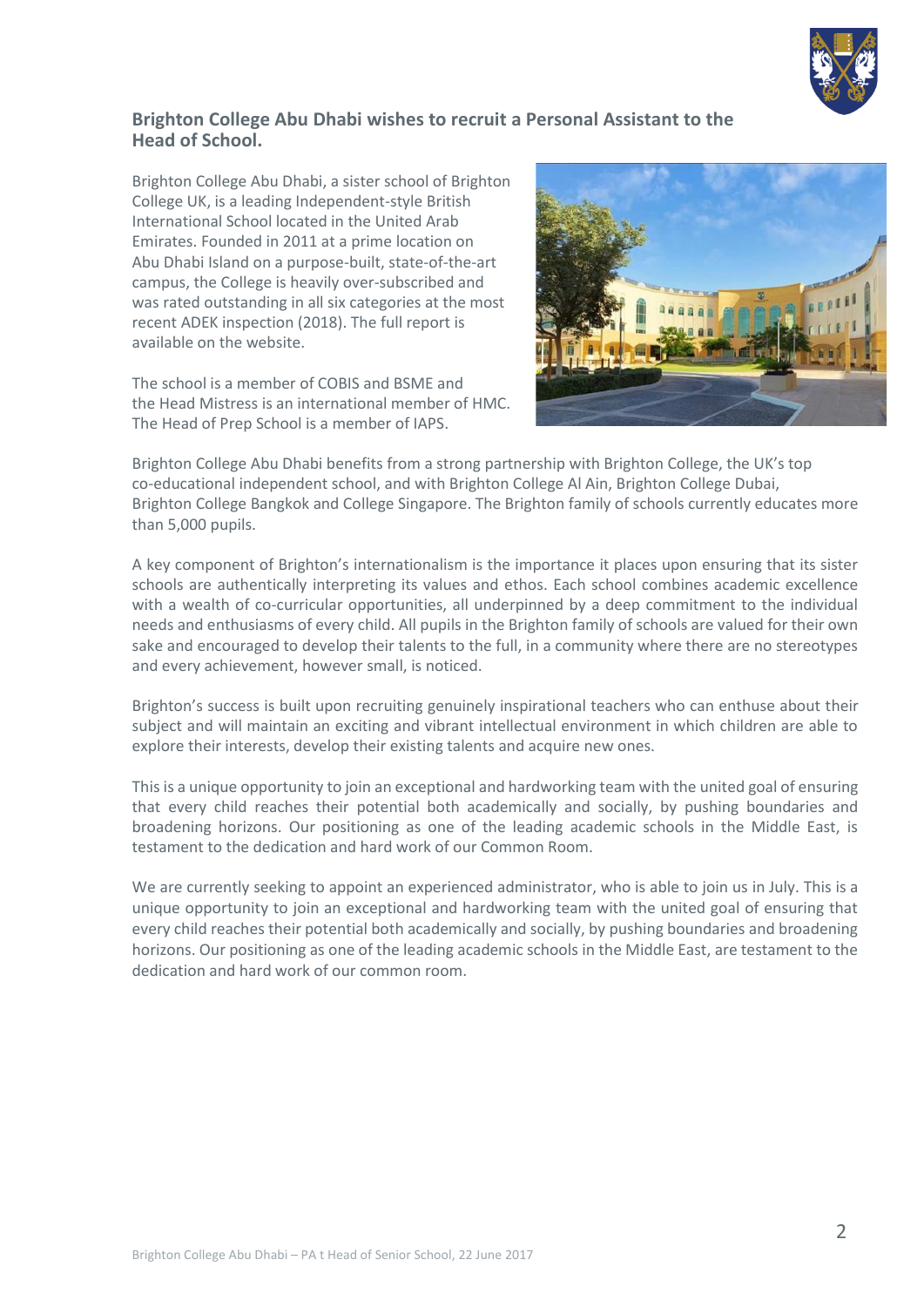

#### PERSON SPECIFICATION

- Enthusiastic and passionate about administration within education with a sound understanding of best practice
- Flexible and adaptable to the varied demands of working in a premier school
- Proactive in all aspects of College life through participation and support
- Able to work successfully under pressure
- Reliable and respectful at all times
- Able to present a professional image in line with the high expectations of Brighton College
- A confident and competent user of IT for administrative purposes
- $\blacksquare$  Excellent English verbal and written communication skills with a sharp eye for detail and proofing capacity for the Head of School and School publications.
- Proven experience of working in a PA/Office Management post.
- High level of organization & time management skills
- Good interpersonal skills: the ability to communicate effectively with a variety of stakeholders and to assess and diffuse confrontational situations.
- A sense of humour and the capacity to remain calm and to cope with the unexpected.

## JOB DESCRIPTION

Brighton College Abu Dhabi is fast paced and vibrant. Its success depends on many factors, not least excellent communication with parents, staff and the wider community. The PA to the Head of School is an important position within the support staff of Brighton College and brings with it a requirement for efficiency, an ability to work under pressure, to prioritize your workload and to use your initiative. The role centres on providing support for the Head of School of Brighton College Abu Dhabi. The successful applicant will have extensive administrative and secretarial experience. Maintaining confidentiality at all times is key. Excellent presentation and manner are anticipated, as the Personal Assistant is the initial point of contact and representative for the School.

## MAIN DUTIES

- To act as first line contact for the Head of School, using discretion and tact to ensure telephone callers and visitors receive a professional response, and are dealt with by the appropriate person
- Proactively manage the smooth running of the Head of School's electronic diary and keep this up to date at all times.
- Managing the Head of School's commitments as directed.
- Deal effectively and efficiently in all aspects of the Head of School's incoming and outgoing correspondence.
- Managing the staff contacts lists
- Liaising with the Facilities and other Department as per specific School functions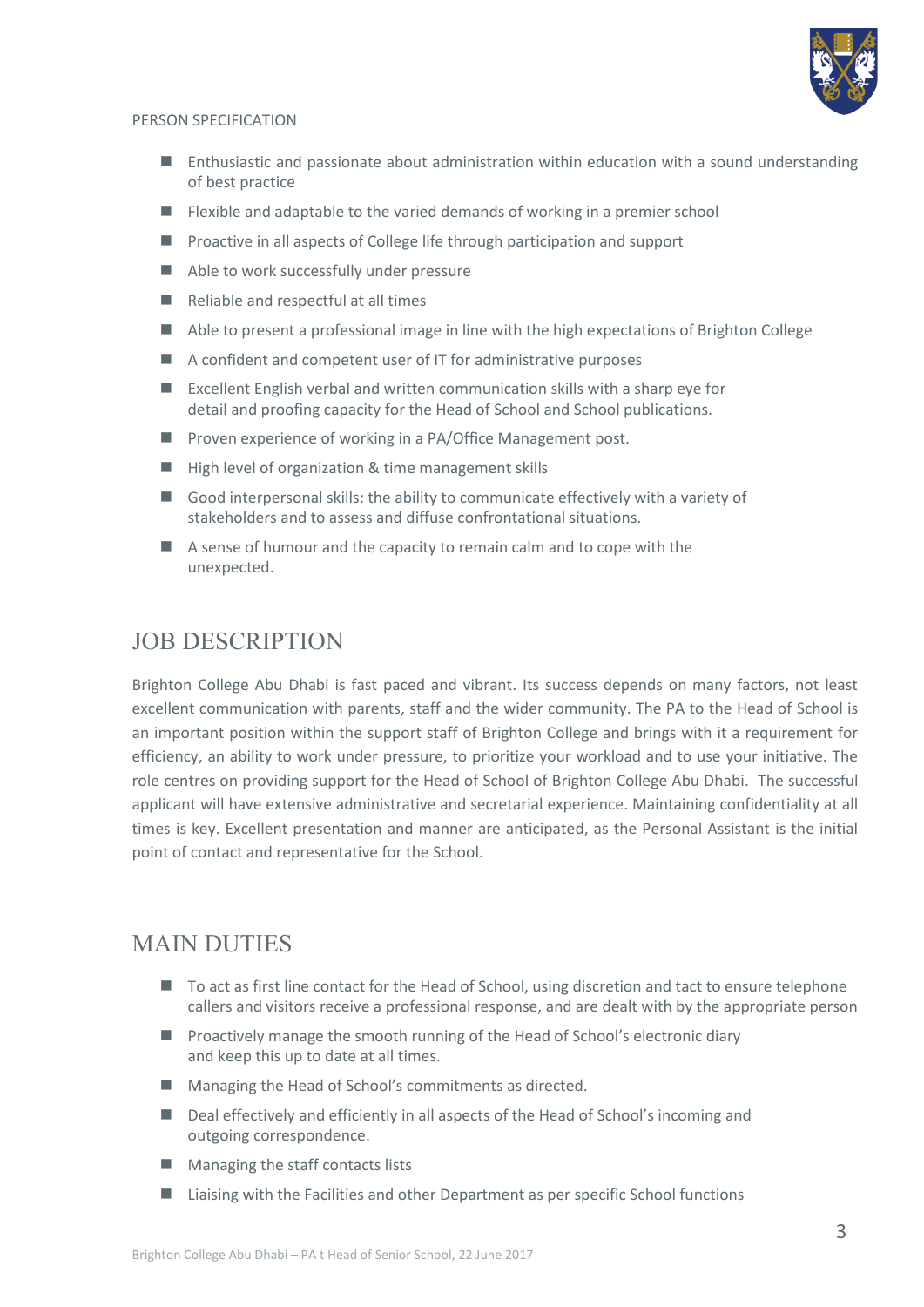

- General secretarial duties: dictation, typing, dealing with correspondence, copying, distributing documents
- Organise catering for Head of School's regular meetings and liaise with the Catering Manager for special events as required
- Organising travel arrangements and hotel bookings as required
- Greeting and escorting visitors around the School
- Preparation and co-ordination of arrangements for candidates interviewing for positions at BCAD within the School and Arabic.
- Processing and collation of records for submission to HR of timesheets and of candidates' documents
- Organising meetings with parents and staff, including arranging staff appraisals
- Attending relevant meetings preparing agenda and taking minutes
- Assisting with projects of other departments
- Taking part in Open Evenings and other College Events and promoting the College
- General secretarial duties: word processing, dealing with correspondence, copying, distributing documents
- Electronic and physical file maintenance, including confidential data management
- Any other reasonable management request

## GENERAL

- 1. To generate an environment of efficiency and provide a warm welcome at all times.
- 2. To contribute to the school's development plan and assist the Head of School as and where appropriate
- 3. To support the work of the Senior Leadership Team in the exercise of their operational responsibility
- 4. To update the staff and parent handbooks annually in conjunction with the Head of School.
- 5. To support in updating policies relevant to the School
- 6. To ensure that safeguarding procedures are adhered to at all times
- 7. Design and maintain administrative systems that deliver outcomes based on the school's aims and goals
- 8. Establish and use effective methods to review and improve administrative systems.
- 9. Working with the Senior Leadership Team to promote effective communications across the Schools, Academic Operations and Support Services departments
- 10. To show absolute confidentiality and discretion at all times